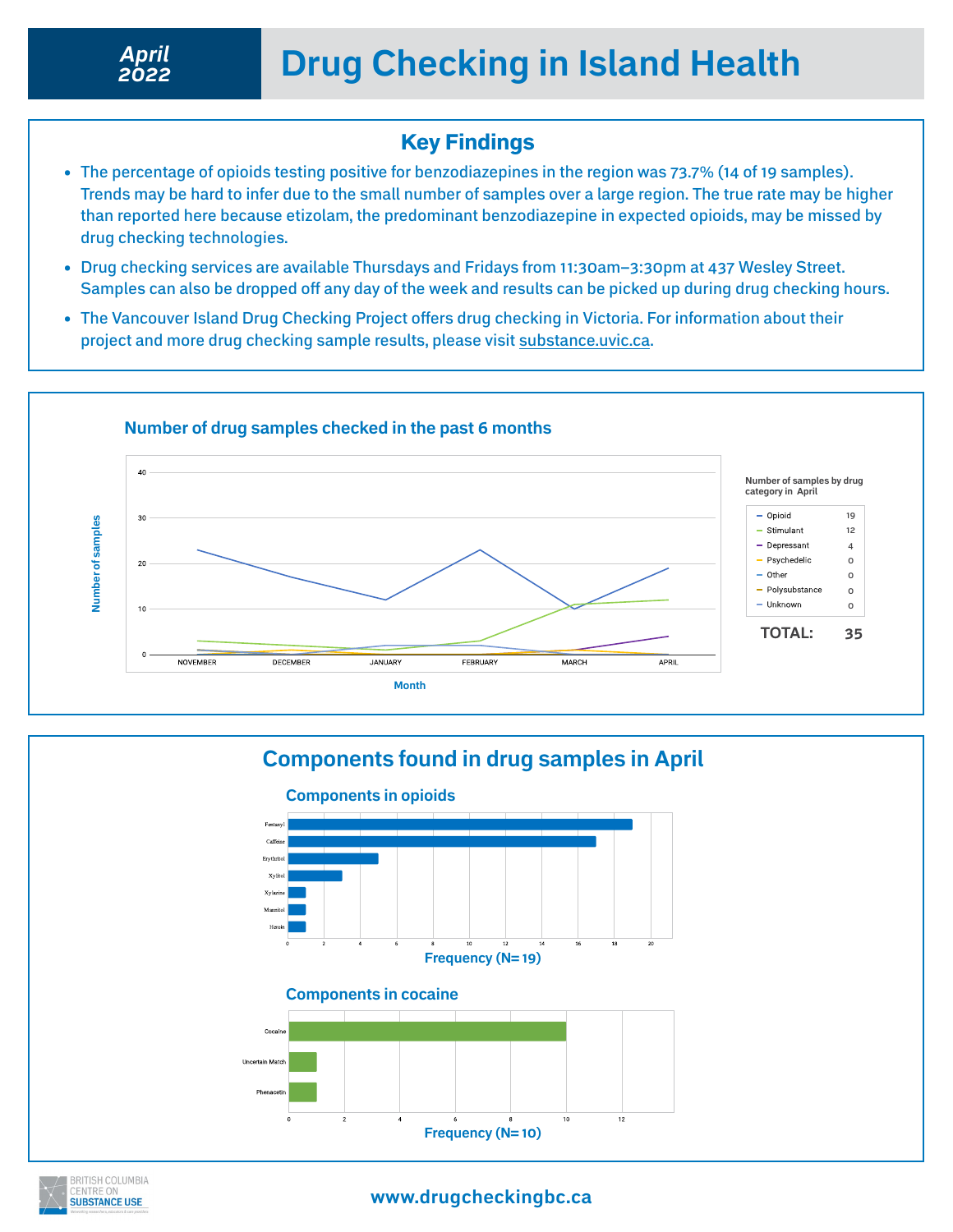

**For information about current substances in the Island Health region: <https://substance.uvic.ca/>**



**Percentage of opioids testing positive for benzodiazepines in the past 6 months**

During the month of April, **73.7%** of expected opioid samples tested positive for benzodiazepines using test strips in our partner site in Island Health **(14 samples of 19 checked)**. Opioid samples are checked for benzodiazepine-positivity using BTNX test strips and the FTIR spectrometer. The results presented here are derived from both of these technologies and are presumptive until confirmed by a laboratory.